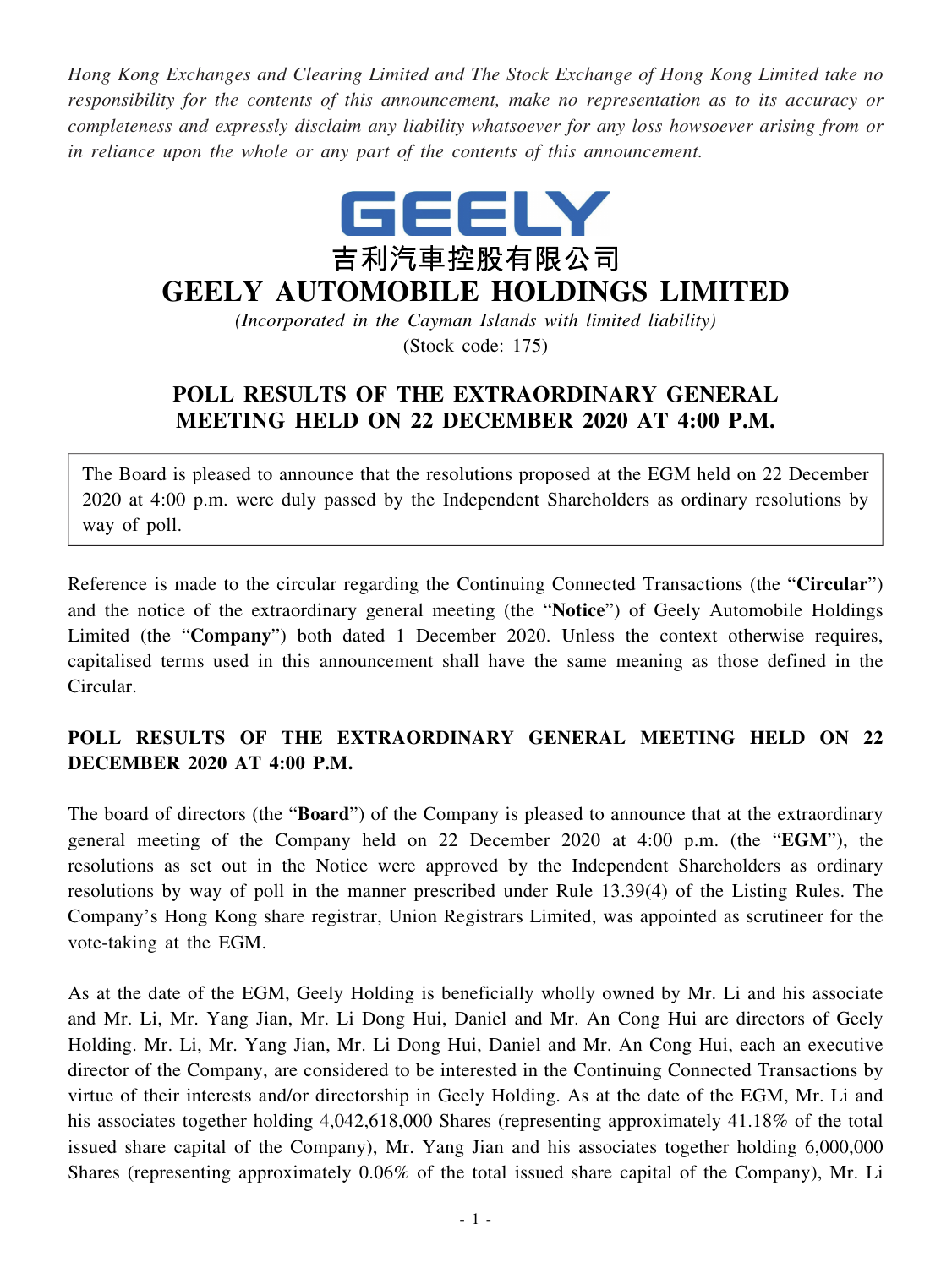Dong Hui, Daniel and his associates together holding 2,104,000 Shares (representing approximately 0.02% of the total issued share capital of the Company), and Mr. An Cong Hui and his associates together holding 4,966,000 Shares (representing approximately 0.05% of the total issued share capital of the Company), had abstained from voting at the EGM.

As at the date of the EGM, the Company had 9,815,776,540 Shares in issue. Independent Shareholders holding a total of 5,760,088,540 Shares were entitled to attend and vote for or against the resolutions at the EGM. Save for the above, there were no Shares of holders that are required under the Listing Rules to abstain from voting at the EGM. There were no Shares entitling the holder to attend and vote only against the resolutions at the EGM.

The poll results in respect of the resolutions as set out in the Notice were as follows:

|                             |                                                                                                                                                                                                                                                                                                                                                                                                       |                                | Number of Votes $(\% )$    |  |
|-----------------------------|-------------------------------------------------------------------------------------------------------------------------------------------------------------------------------------------------------------------------------------------------------------------------------------------------------------------------------------------------------------------------------------------------------|--------------------------------|----------------------------|--|
| <b>Ordinary Resolutions</b> |                                                                                                                                                                                                                                                                                                                                                                                                       | For                            | <b>Against</b>             |  |
| 1.                          | To approve, ratify and confirm the Master CKDs and Automobile<br>Components Sales Agreement (as defined in the Circular) and the<br>transactions contemplated thereunder and to approve and confirm the<br>annual cap amounts under the Master CKDs and Automobile Components<br>Sales Agreement (as defined in the Circular) for each of the three<br>financial years ending 31 December 2023.       | 2,210,724,572<br>(99.2016%)    | 17,791,362<br>$(0.7984\%)$ |  |
|                             | As more than 50% of the votes were cast in favour of the resolution, the resolution was duly passed as an<br>ordinary resolution.                                                                                                                                                                                                                                                                     |                                |                            |  |
| 2.                          | To approve, ratify and confirm the Master CKDs and Automobile<br>Components Purchase Agreement (as defined in the Circular) and the<br>transactions contemplated thereunder and to approve and confirm the<br>annual cap amounts under the Master CKDs and Automobile Components<br>Purchase Agreement (as defined in the Circular) for each of the three<br>financial years ending 31 December 2023. | 2,210,724,572<br>(99.2016%)    | 17,791,362<br>$(0.7984\%)$ |  |
|                             | As more than 50% of the votes were cast in favour of the resolution, the resolution was duly passed as an<br>ordinary resolution.                                                                                                                                                                                                                                                                     |                                |                            |  |
| 3.                          | To approve, ratify and confirm the New Powertrain Sales Agreement (as<br>defined in the Circular) and the transactions contemplated thereunder and<br>to approve and confirm the annual cap amounts under the New Powertrain<br>Sales Agreement (as defined in the Circular) for each of the three<br>financial years ending 31 December 2023.                                                        | 2,228,275,934<br>$(99.9892\%)$ | 240,000<br>$(0.0108\%)$    |  |
|                             | As more than 50% of the votes were cast in favour of the resolution, the resolution was duly passed as an<br>ordinary resolution.                                                                                                                                                                                                                                                                     |                                |                            |  |